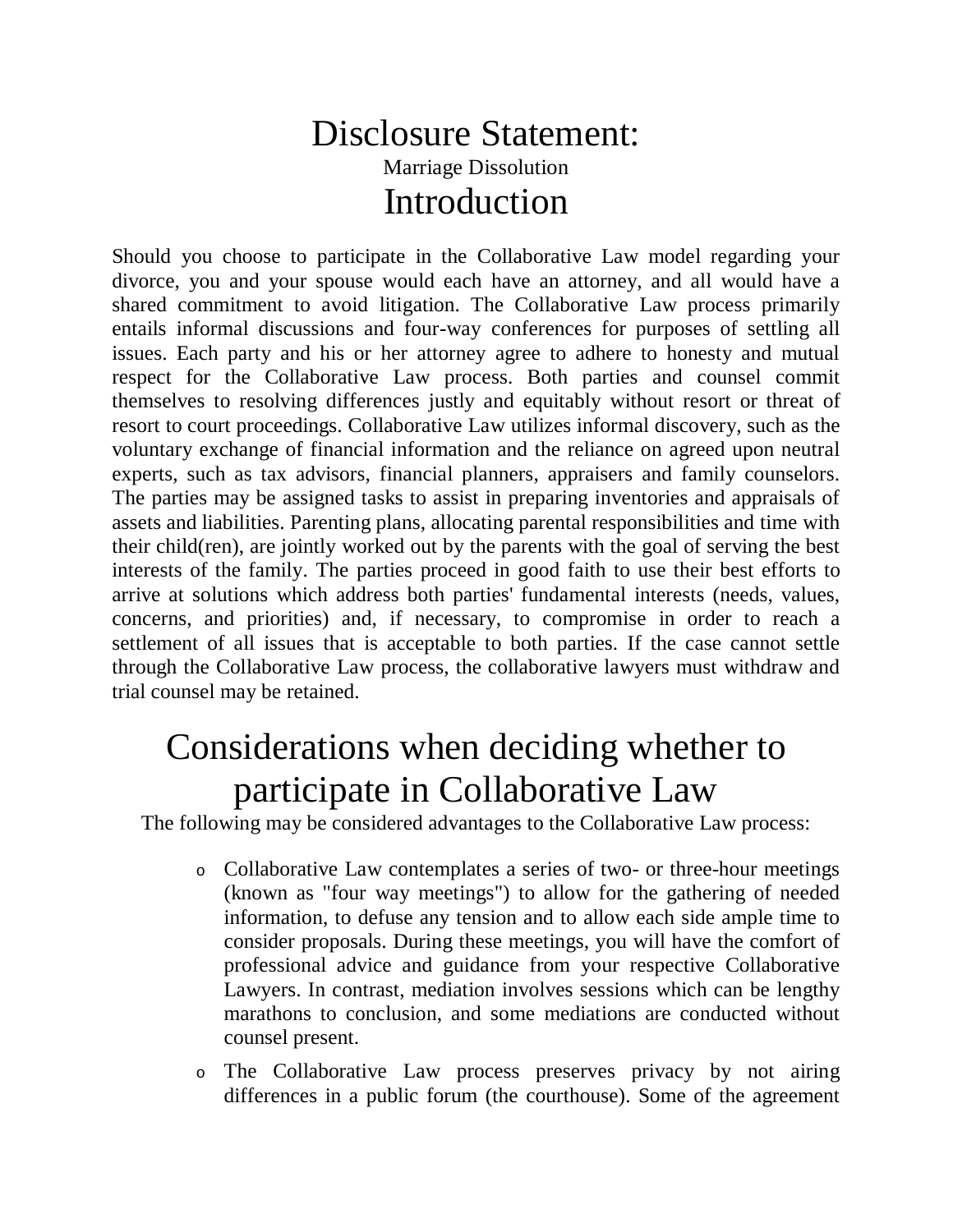terms and most of the financial disclosures can be kept out of the public court record.

- o The parties retain control over the outcome when agreements are reached. Settlements to which both parties agree are more sustainable over long periods of time and invite more consistent compliance, than do court-ordered mandates with which neither party may be satisfied.
- o If the parties have children, the direct communication model of Collaborative Law helps parties develop and preserve a cooperative relationship which will benefit those children as the parties go about the task of co-parenting during and post-divorce.
- o According to clinical research, the inevitable increase in hostility and conflict which comes out of adversarial litigation is known to emotionally damage litigants' children. The Collaborative Law process is designed to minimize post-divorce conflict.
- o There may be a benefit to you in increasing the chance that you and your spouse or your spouse's relatives and your mutual friends will continue to have positive relationships after the dissolution of your marriage.
- o You may not be the gambling type and would prefer not to take the risks inherent in court proceedings.
- o Collaborative Law can be more likely to level the playing field by having the parties agree at the outset that all legal fees will be drawn from community funds or will be otherwise allocated fairly.
- o Collaborative Law requires both lawyers and parties to explore solutions which address the interests of both parties, rather than take tactical positions to advantage one over the other.
- o Collaborative Law encourages creative solutions to meet your needs, which may differ from how the court would apply the law to the facts of the case.
- o Everyone has an economic incentive to work toward settlement the parties because of the high cost of litigation; the lawyers because they would be forced to withdraw if settlement can be achieved.

The following could be considered disadvantages of the Collaborative Law process:

o The disadvantage most often voiced is that it is less efficient to have two lawyers (the Collaborative Lawyer and then the Litigation Attorney), if the case is not settled. There may be some duplication of effort as the second lawyer catches up.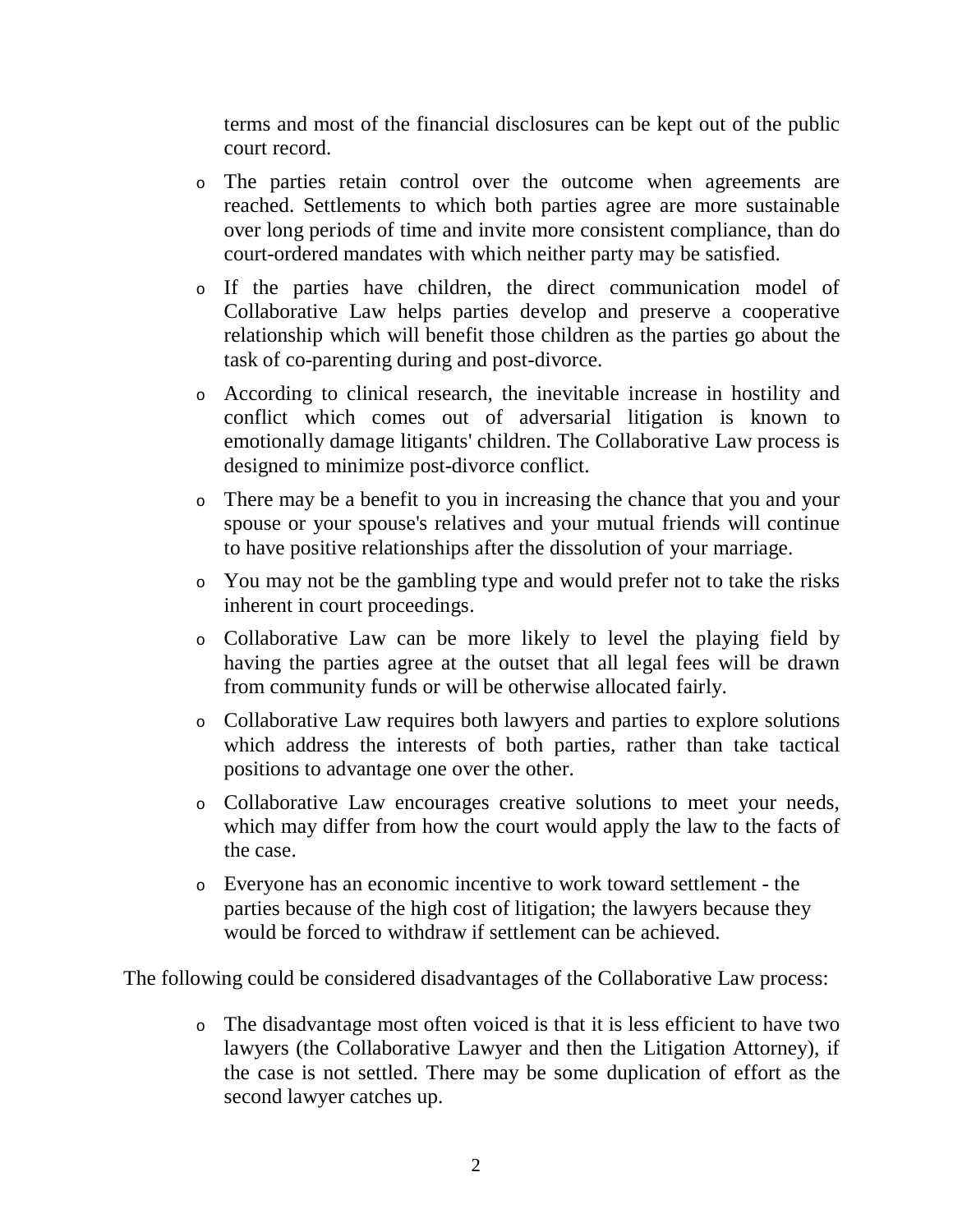- o There are things that could have been done to prepare for trial, that the time delay in getting started on trial preparation may make difficult or impossible - such as the discovery of certain relevant facts that are no longer accessible.
- o Court-ordered mechanisms to compel production of information will not be available during a Collaborative Law process.
- o A restraining order without prior notice to the other side could prevent unilateral disposition of property, incurring of debt or decisions concerning the child(ren), a remedy for which the Collaborative Law process does not offer.
- o You may agree to neutral experts during the Collaborative Law process and then not be able to use them if the case does not settle. You might need to hire and pay for additional experts to support your position in court.

The following are other considerations relating to the Collaborative Law process:

- o The Collaborative Law process is not appropriate when punitive action is sought, such as contempt proceedings to enforce prior orders.
- o The Collaborative Law process may not be appropriate if the necessary underlying honesty is lacking. If you believe your spouse is the type of person who would lie and/or would not be truthful in his dealings with you, the Collaborative Law process may not be appropriate for you. In the traditional litigation model, formal discovery may disclose concealed facts.
- o The Collaborative Law process prohibits taking tactical advantage of the other's mistakes, oversights, and misinformation. In contrast, adversarial litigation allows litigants with the less meritorious case to prevail, in some instances, because of superior advocacy or technicalities unrelated to fairness or justice.
- o The Collaborative Law process, like mediation, may not be appropriate if there is a history or pattern of family violence. The court has remedies, such as protective orders, which are not utilized in the Collaborative Law process.
- o If you feel threatened or intimidated or feel like you are in an unequal bargaining position when you are in the presence of your spouse and do not feel that having your attorney present would help you overcome those feelings, the Collaborative Law process is not suitable for you.